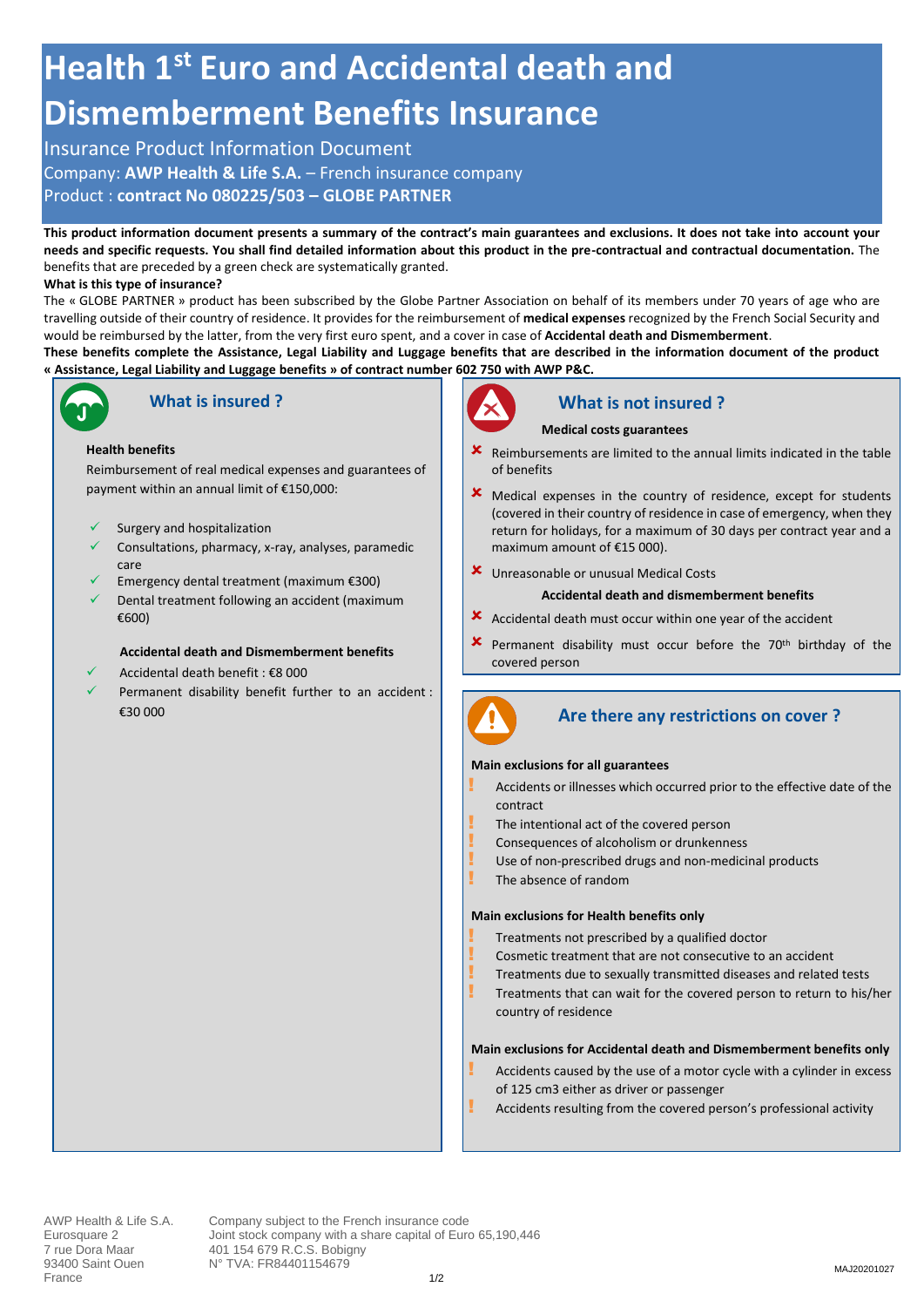

## **Where am I covered ?**

**Option 1** : Benefits apply only in the European Union, to the exclusion of the country of residence.

**Option 2** : Benefits apply worldwide, to the exclusion of the country of residence.

Students may be covered for medical expenses in their country of residence in case of emergency, during school holidays, for a maximum of 30 days per contract year and a maximum amount of €15 000.



### **What are my obligations ?**

**Under penalty of forfeiture of cover**

- **When taking out the policy, the covered person must :**
- Fill the enrolment documents comprising a health declaration before his/her departure.
- Pay the entire period of coverage.
	- **During the lifetime of the contract :**

Inform the insurer of the following events :

- Status changes : address modification, change of status with regard to the mandatory French health and maternity insurance schemes,
- Return to his/her country of residence.
- Benefits form the French Social Security or any other insurance organism.
	- **In case of claim :**

For the reimbursement of medical expenses, the medical claim should be sent, accompanied by documentary evidence :

- By post : copy, photocopy or duplicates of bills are not accepted
- By e-mail: for claims not exceeding €500.

Possibility to obtain a GOP in case of hospitalization > 24h.

Address a **request for prior approval** (medical report and detailed cost estimate) to the insurer in case of hospitalization, surgery, radiography or medical treatment.

In case of accidental death or dismemberment further to an accident :

- Report the accident giving rise to a claim to the insurer within 5 working days unless there is an unforeseen event or a case of force majeure.
- Be checked by our Medical consultant so that he/she may assess the consequences of the accident.



## **When and how do I pay ?**

Premiums must be paid entirely before the beginning of the policy. Payment can be made by credit card, check or wire transfer



## **When does the cover start and end ?**

Acceptance of the coverage is subject to the membership to the Globe Partner Association and acceptance of the insurance. The contract starts with the payment of the premium on the date specified in the enrolment documents. It is concluded for a fixed term.

The contract ends :

- On the last day of his/her period of coverage,
- On the date of final return or after evacuation to his/her country of residence in case the contract period has not ended
- On the termination date of contract n° 08 0225/503 concluded between the Globe Partner Association and AWP Health and Life

S.A.



## **How do I cancel the contract ?**

The contract is subscribed for a fixed term and cannot be cancelled or refunded once started.

France 2/2

AWP Health & Life S.A. Company subject to the French insurance code Eurosquare 2 **Joint stock company with a share capital of Euro 65 190 446**<br>7 rue Dora Maar 401 154 679 R.C.S. Bobigny 7 rue Dora Maar 401 154 679 R.C.S. Bobigny<br>93400 Saint Ouen 10<sup>°</sup> TVA: FR84401154679 N° TVA: FR84401154679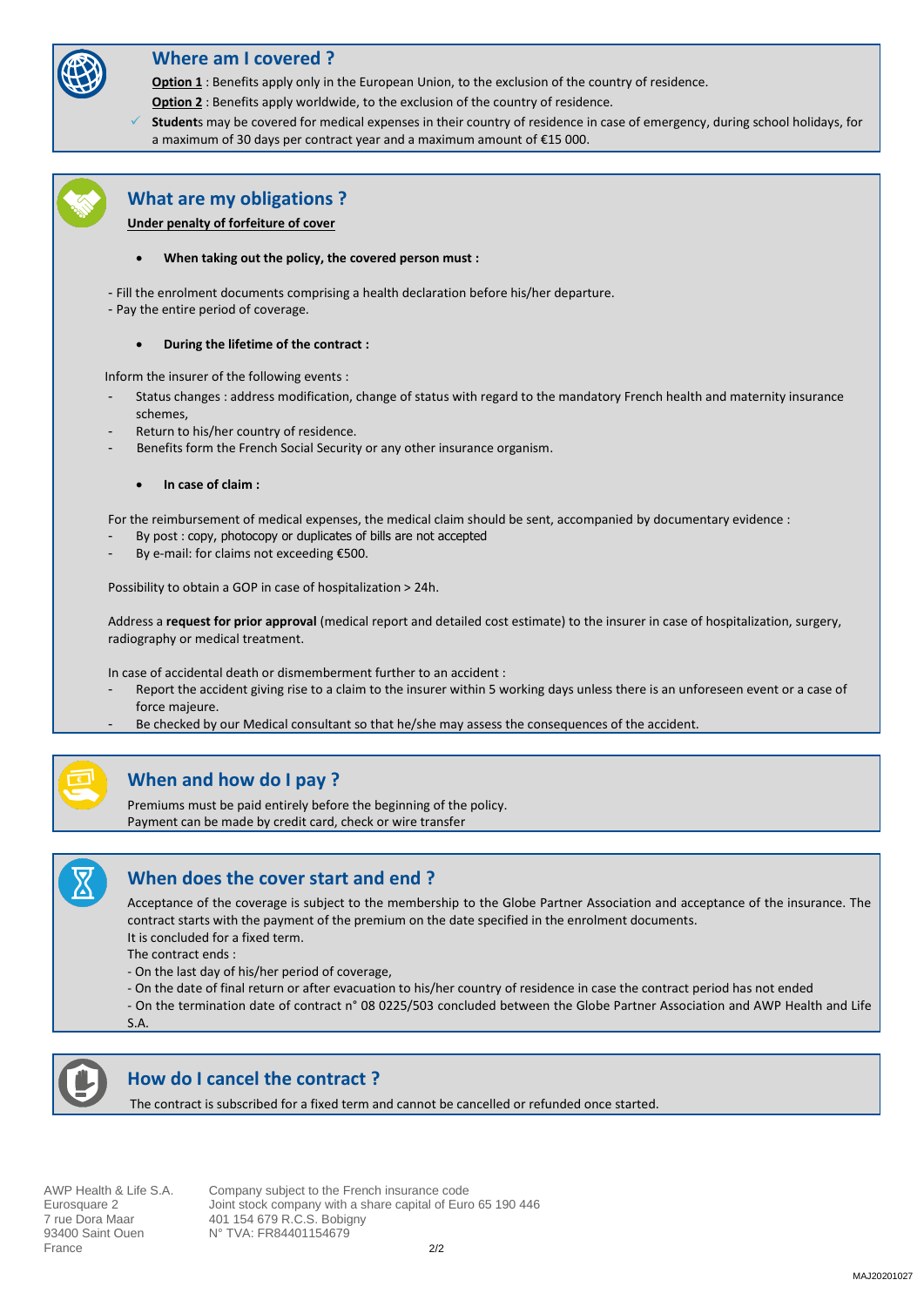## **Assistance, Legal liability and Luggage benefits** Insurance Product Information Document Company: **AWP P&C** – French insurance company Product: **contract No 602 750 – GLOBE PARTNER**

**This product information document presents a summary of the contract's main guarantees and exclusions. It does not take into account your needs and specific requests. You shall find detailed information about this product in the pre-contractual and contractual documentation.** The benefits that are preceded by a green check are systematically granted.

#### **What is this type of insurance?**

The « GLOBE PARTNER » product has been subscribed by the Globe Partner Association on behalf of its members under 70 years of age who are travelling outside of their country of residence. It provides for **Assistance benefits**, coverage of **Legal liability** that may occur during private life or during internships, and coverage of your **luggage** during the outward and return travel.

**These benefits complete the health, accidental death and dismemberment benefits that are described in the information document of the product « Health, accidental death and dismemberment benefits » of the contract number 080225/503 with AWP Health & Life S.A.**



AWP P&C<br>
True Dora Maar 
True Dora Maar

True Dora Maar

True Dora Maar

Ann a share capital of Europhy Vith a share capital of Europhy Joint stock company with a share capital of Europhy 7 rue Dora Maar Joint stock company with a share capital of Euro 17,287,285<br>93400 Saint-Ouen 519 490 080 R.C.S. Bobigny 519 490 080 R.C.S. Bobigny